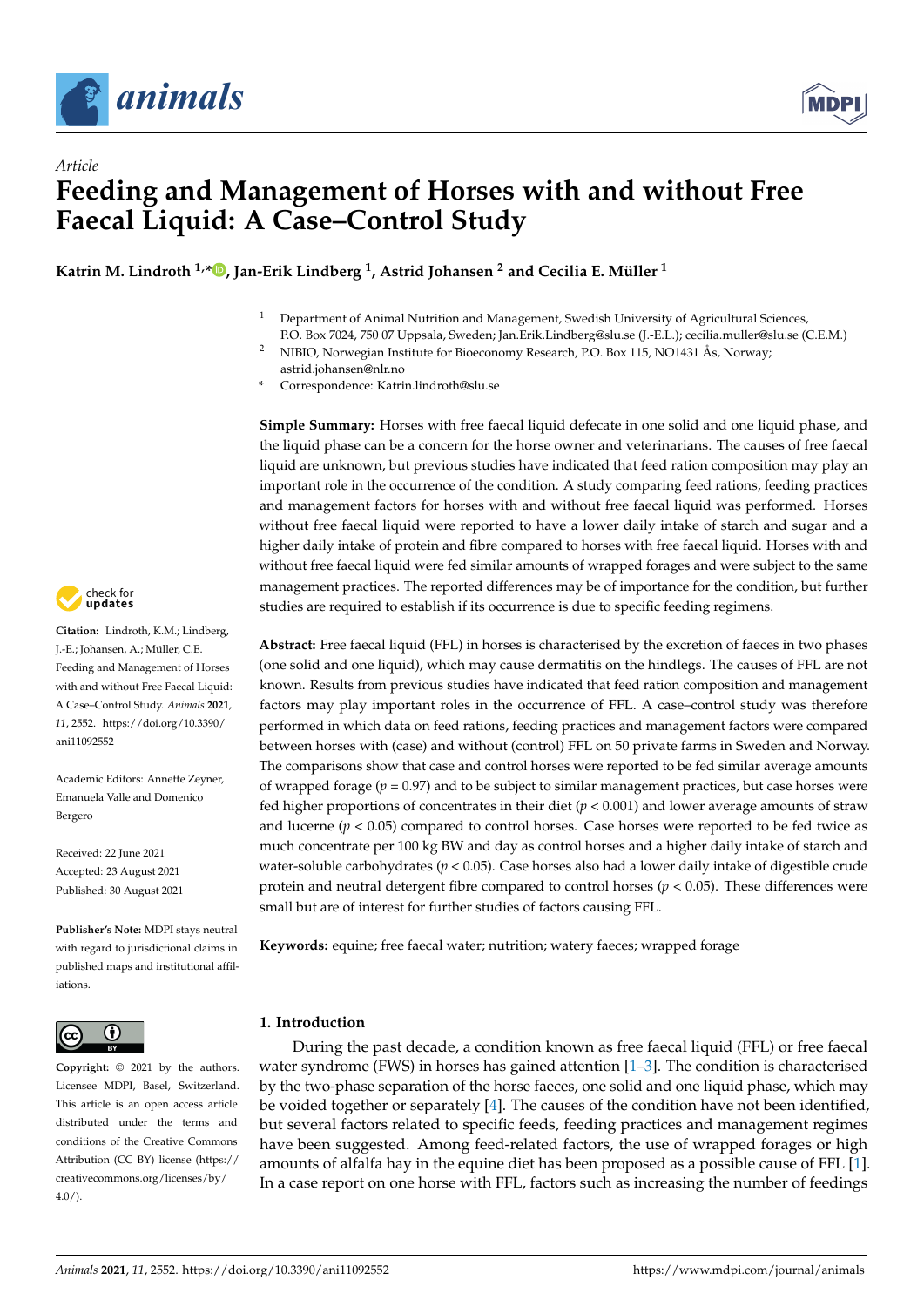per day, change in forage type (e.g., harvest number, botanical composition) and changes in management routines were part of resolving the condition [\[3\]](#page-12-1). However, no systematic studies of these factors and their possible association with the presence of FFL are available.

The occurrence of FFL was previously reported in horses fed hay ad libitum along with high grain content  $(>4 \text{ kg}$  every 12 h) in the feed ration, but it was not observed in the same horses fed only hay ad libitum [\[5\]](#page-12-3). In a survey of 339 horses with FFL and their feeding and management practices, it was found that changing from one batch of haylage (wrapped grass forage with 500–840 g dry matter (DM)/kg) to another batch, to grass hay ( $\geq$ 840 g DM/kg) or to the provision of pasture grass resulted in a reduction in or elimination of FFL symptoms in 17, 58 and 46% of the horses, respectively [\[4\]](#page-12-2). This indicates that feed ration composition and forage type may play important roles in the occurrence of FFL. The aim of the present study was to compare feeding practices, feed rations and management factors between horses with (case) and without (control) FFL in order to identify factors associated with this condition. The hypothesis was that horses with FFL were fed differently compared to horses without FFL, with a lower amount of forage and a higher amount of concentrate in the daily intake of FFL horses.

## **2. Materials and Methods**

# *2.1. Horses*

A case–control study was performed on horses from 50 privately owned farms (30 in Sweden and 20 in Norway), with one case and one control horse on each farm. A case horse was defined as a horse showing FFL (faeces with one solid and one liquid phase), whereas a control horse was defined as a horse not showing signs of FFL. The horses in each pair were fed the same wrapped forage and kept in the same stable or loose housing system and in the same or adjacent paddocks. Other inclusion criteria were that all horses were over two years of age, were not subjected to any recent changes in feed or farm, did not show any signs of ongoing infection (no pyrexia), had received no medical treatment during the preceding six months and showed no clinical signs of any gastrointestinal tract disturbances during the preceding six months. All horse owners provided written informed consent before entering the study. All data were handled according to the General Data Protection Regulation Act in the European Union. No ethics approval of animal experiments was required for this study according to EU or national legislations.

# *2.2. Sampling and Analysis of Wrapped Forages*

The forage on each farm was sampled on three occasions: October/November 2016, January/February 2017 and March/April 2017. Prior to each sampling period, horse owners received a kit with sampling materials and detailed, illustrated instructions on how the samples should be collected and handled. Horse owners were asked to collect approximately 250 g of forage by grab sampling from the forage that the horses were fed. All samples were sent by post to the Department of Animal Nutrition and Management, Swedish University of Agricultural Sciences (Uppsala, Sweden), for chemical composition analysis. If time from sampling to sample arrival at the department exceeded four days, the samples were discarded. The horse owner was then asked to provide new samples within the timeframe of that sampling period.

## *2.3. Chemical Analysis of Forage*

Forage samples were analysed for the contents of dry matter (DM), acid detergent fibre (ADF), neutral detergent fibre (NDF), crude protein (CP), lignin, in vitro digestible organic matter, ash and macro minerals (Ca, P, Mg, Na, K, S). From each sample, 50 g of forage was mixed with equal amounts of water and pressed using a potato press in order to extract juice. From the juice extracted from the forage, the concentrations of volatile fatty acids (VFA), lactic acid, 2,3-butanediol, ethanol and ammonia N and pH were determined. The contents of glucose, sucrose, fructose and fructans were analysed, and the total watersoluble carbohydrates (WSC) were calculated as the sum of these compounds. All analyses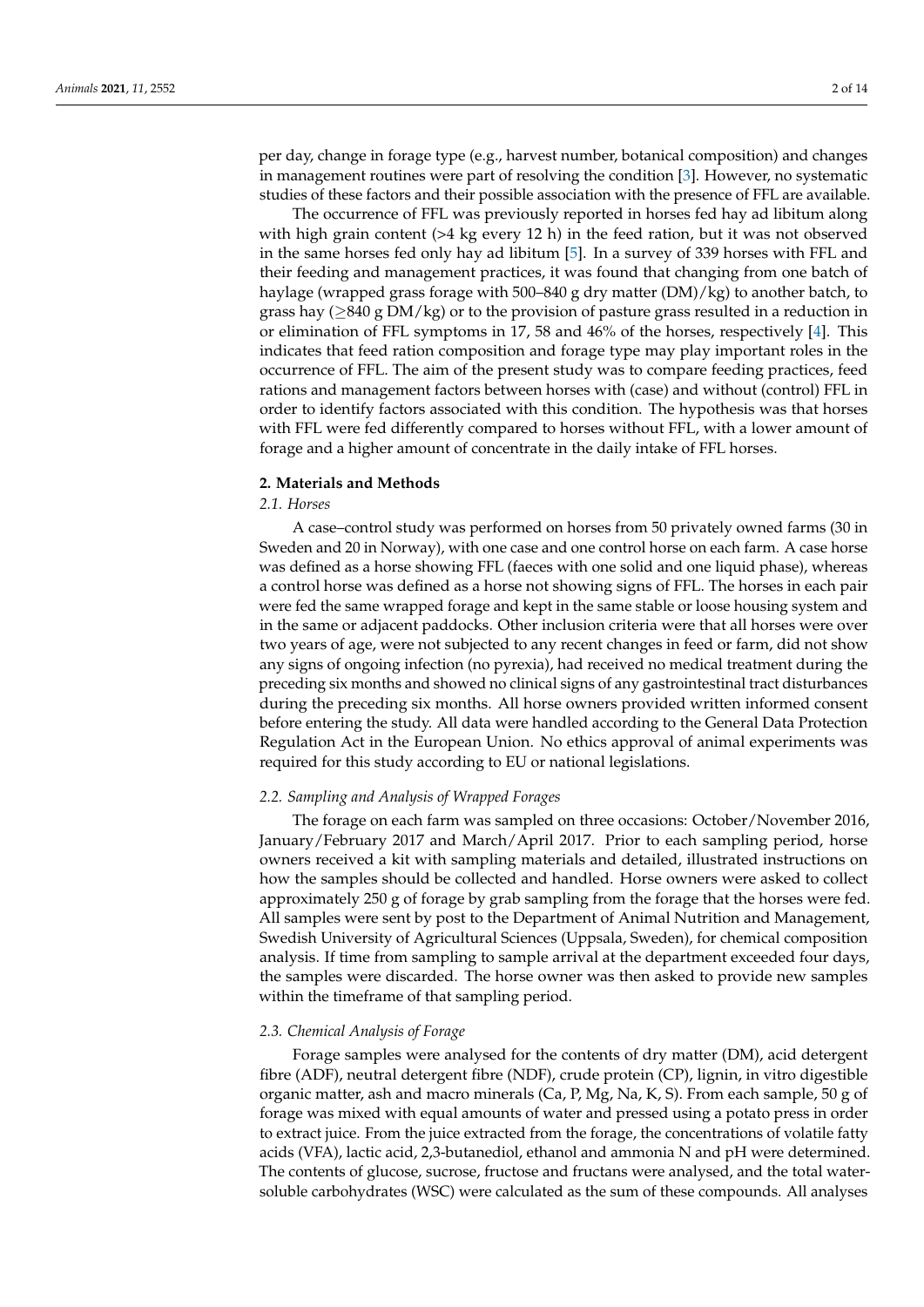and calculations of digestible CP (dCP) content were performed with methods described by Müller et al. [\[6\]](#page-12-4). Metabolisable energy for horses (MEh) was calculated from ME for ruminants (MEr), which was estimated from in vitro digestible organic matter content [\[6\]](#page-12-4).

## *2.4. Data Collection*

Basic information about the horses, such as breed, gender, age, coat colour, body condition score (BCS) according to the system of Carrol and Huntington [\[7\]](#page-12-5), body weight (BW, estimated or weighed), training discipline/intensity, type and amount of feed, feeding practices and horse management, was obtained through an online survey created using the tool Netigate (Stockholm, Sweden) and distributed to the participants. Participants with case horses were also asked to provide information on whether any changes in feeding had been tested and, if so, the type and outcome of these changes. The survey was made available in both the Swedish and Norwegian languages and is provided (translated into English) in Table S1. Information on the nutritive value of feed other than the wrapped forages (such as concentrates, lucerne chaff/pellets and supplemental feeds) was obtained from the relevant feed companies. Information on the nutritive value of hay (if used) was obtained from analytical reports provided by the horse owners. Data on the chemical composition of straw and grains were obtained from national feed tables [\[8\]](#page-12-6).

#### *2.5. Data Treatment*

Over 20 different horse breeds were represented in the dataset. Therefore, the data were grouped into four breed types: warmblood-type horses (European warmblood, Lusitano, Quarter, Standardbred and crossbred warmblood-type horses), cold blood-type horses (cold-blood trotter, crossbred horses of cold-blood type, Dølehorse, Friesian horse and Norwegian fjord horse), hot-blood horses (Arabian and Thoroughbred) and native horse and pony breeds (Icelandic, Lyngshorse, Welsh cob, Welsh pony and crossbred ponies).

The different types of concentrates fed to a particular horse were combined to create one variable, "concentrates", in the calculations of total amounts of different feeds and proportions of concentrates in the daily feed ration. However, individual nutritive values for each concentrate feed were used to calculate the daily intake of different nutrients and of MEh. Total feed ration composition was calculated for each horse and comprised components that could be determined for all roughages, concentrate feeds and mineral feeds. It was therefore limited to the amount of MEh, dCP, NDF, starch, crude fat, WSC and macro minerals (Ca, P, Mg, Na and K) provided on a daily basis. Horses reported to be fed any feed ad libitum were not included in the calculations of total feed ration composition, daily intake of nutrients and MEh or proportion (% on DM basis) of concentrates in the diet.

## *2.6. Calculations and Statistical Analysis*

For statistical analysis, SAS version 9.4 for Windows (Statistical Analysis System Institute Inc., Cary, NC, USA) was used. The data analysed included basic data on horse characteristics, horse management, feeding practices and type and amount of feeds, which were compared between case and control horses by calculating the frequency and using a Chi2 test. For the chemical composition of wrapped forages, the minimum, maximum, median, average and standard deviation were calculated. Analyte values for VFA and lactate below lower detection limits were transformed to half the lower detection limit. The reported estimated BW and the registered daily amount of feeds (in grams or kilograms, depending on feed type) for individual horses were used to calculate the total daily intake of specific nutritional components per 100 kg BW and day.

The daily intake of specific feed components and different feeds was compared between case and control horses using a generalised linear mixed model (GLMM) procedure, with farm (id) included as a random effect: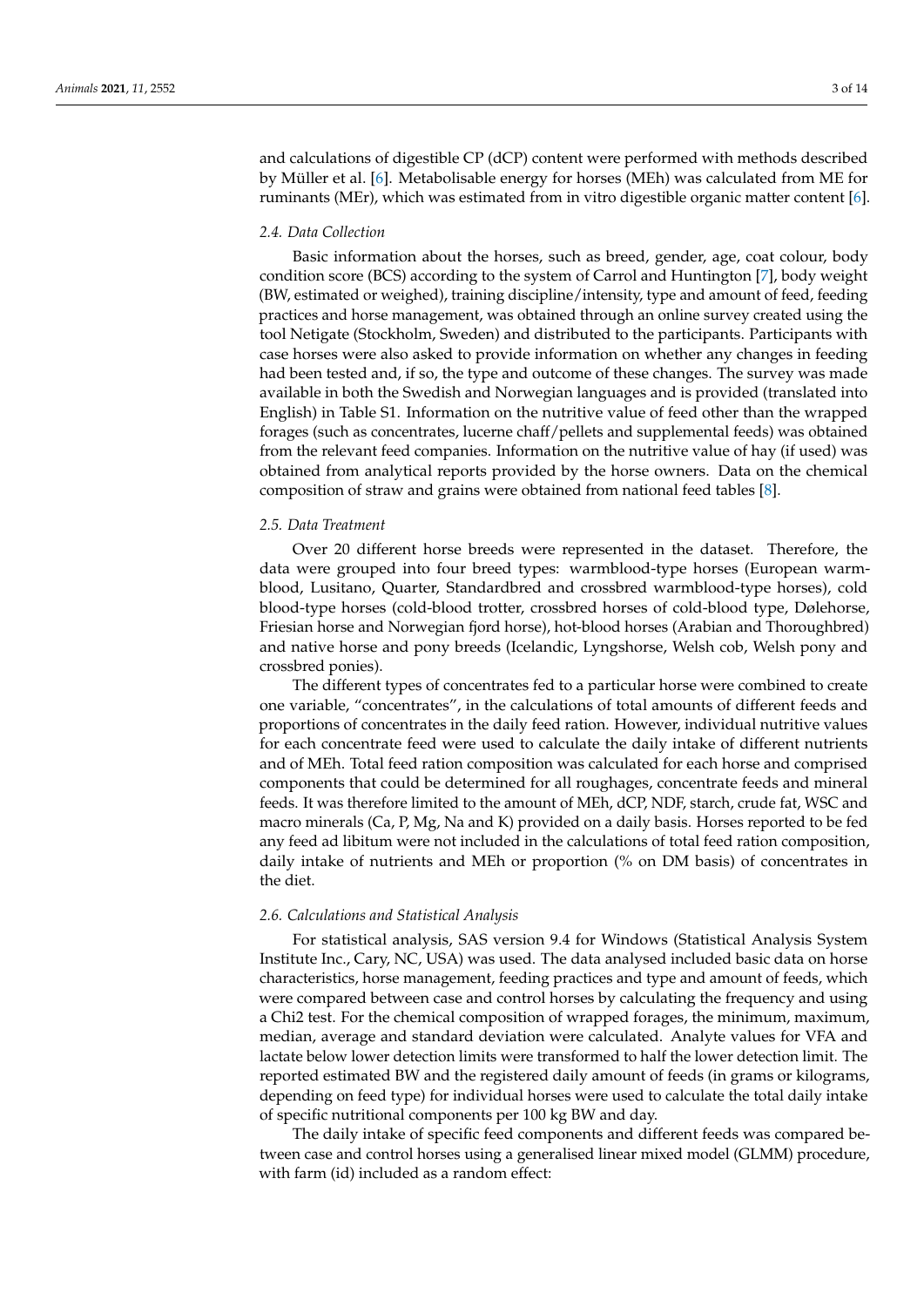$Yij = \mu + (case/control)i + (id \times case/control)j + (error)ij$ , where the term "error" is the random residual with mean = 0 and variance  $\sigma^2$ .

Missing values were treated as such in statistical analyses. Differences were considered significant at  $p < 0.05$ , while those at  $0.05 \le p < 0.10$  were regarded as tendencies.

## **3. Results**

# *3.1. Horses*

The distributions of breed type, gender, coat colour and body condition score (BCS) were similar for the case and control horses (Table S2). The average age was 13 years (SD 5.7) for case horses and 10 years (SD 5.3) for control horses ( $p = 0.45$ ). The majority of both case and control horses were used for leisure riding, but performing multiple disciplines was common for both groups (Table S2). More case horses tended  $(p = 0.07)$  to be kept as companion animals compared with control horses (Table S2). The majority of both case and control horses were reported to perform very-low- to low-intensity exercise (Table S2).

## *3.2. Chemical Composition of Forages*

Analysis of the composition of forage samples showed considerable variation in most variables (Table [1\)](#page-3-0). The variables with the largest discrepancies between mean and median values were sucrose, fructans, lactic acid, butyric acid and ethanol (Table [1\)](#page-3-0). The means of these variables were higher than medians, indicating the presence of some samples with a high content of these components. The majority of participating horse owners reported that they did not know the nutritive content of the forage used  $(62\%, n = 31$  for case horses and  $60\%$ ,  $n = 30$  for control horses) before entering the study.

<span id="page-3-0"></span>**Table 1.** Dry matter (DM, g/kg), ammonia N (% of total N), pH, chemical composition, in vitro organic matter (g/kg DM) and metabolisable energy (ME<sub>h</sub>, MJ/kg DM) in wrapped forages used for the horses in the study. Minimum, median, maximum, mean and standard deviation (SD) values for 50 forage batches with three replicate samples for each forage batch.

| Variables                              | Minimum | Median  | Maximum | Mean | <b>SD</b> |
|----------------------------------------|---------|---------|---------|------|-----------|
| Dry matter                             | 179     | 728     | 951     | 692  | 152.9     |
| Ammonia N                              | 0.003   | 1.3     | 5.0     | 1.6  | 1.12      |
| pH                                     | 3.9     | 5.5     | 6.1     | 5.4  | 0.46      |
| Ash                                    | 29      | 59      | 110     | 60   | 14.3      |
| Crude protein (CP)                     | 36      | 88      | 184     | 92   | 28.3      |
| Estimated digestible CP                | 10      | 50      | 139     | 53   | 26.4      |
| Neutral detergent fibre                | 432     | 607     | 721     | 609  | 49.6      |
| Acid detergent fibre                   | 255     | 350     | 931     | 356  | 65.5      |
| Lignin                                 | 19      | 34      | 56      | 35   | 7.6       |
| Water-soluble carbohydrates            | 3       | 110     | 230     | 105  | 52.7      |
| Glucose                                | 0.1     | 32.1    | 132.6   | 38.1 | 25.08     |
| Fructose                               | 0.6     | 38.1    | 128.6   | 39.2 | 33.91     |
| Sucrose                                | 0.2     | 4.9     | 113.7   | 12.1 | 16.88     |
| Fructans                               | 0.3     | 12.4    | 113.7   | 21.0 | 22.70     |
| Calcium                                | 1.0     | $3.5\,$ | 12.6    | 3.8  | 1.64      |
| Phosphorus                             | 1.1     | 2.1     | 3.5     | 2.1  | 0.48      |
| Magnesium                              | 0.5     | 1.3     | 4.0     | 1.4  | 0.59      |
| Potassium                              | 5.0     | 16.7    | 34.0    | 17.1 | 5.03      |
| Sodium                                 | 0.05    | 0.1     | 2.4     | 0.3  | 0.44      |
| Sulphur                                | 0.6     | 1.5     | 2.6     | 1.5  | 0.41      |
| Lactic acid                            | 0.5     | 3.5     | 26.1    | 5.6  | 5.08      |
| Acetic acid                            | 0.1     | 1.1     | 8.2     | 1.7  | 1.83      |
| Propionic acid                         | 0.1     | 0.2     | 2.7     | 0.3  | 0.35      |
| Butyric acid                           | 0.1     | 0.1     | 24.5    | 2.3  | 4.84      |
| Formic acid                            | 0.1     | 0.1     | 4.3     | 0.5  | 0.74      |
| Ethanol                                | 0.1     | 1.8     | 30.2    | 3.6  | 4.77      |
| 2,3-Butandiol                          | 0.1     | 0.1     | 9.1     | 0.7  | 1.32      |
| Volatile fatty acids                   | 0.4     | 1.5     | 39.7    | 4.8  | 2.05      |
| Short-chain fatty acids                | 0.9     | 5.0     | 65.8    | 10.4 | 6.50      |
| In vitro digestible OM                 | 532     | 735     | 867     | 729  | 64.4      |
| Estimated ME <sub>h</sub> <sup>1</sup> | 5.9     | 9.3     | 11.4    | 9.2  | 1.06      |

<sup>1</sup> Estimated ME<sub>h</sub>, estimated metabolisable energy for horses; MJ = mega-joule.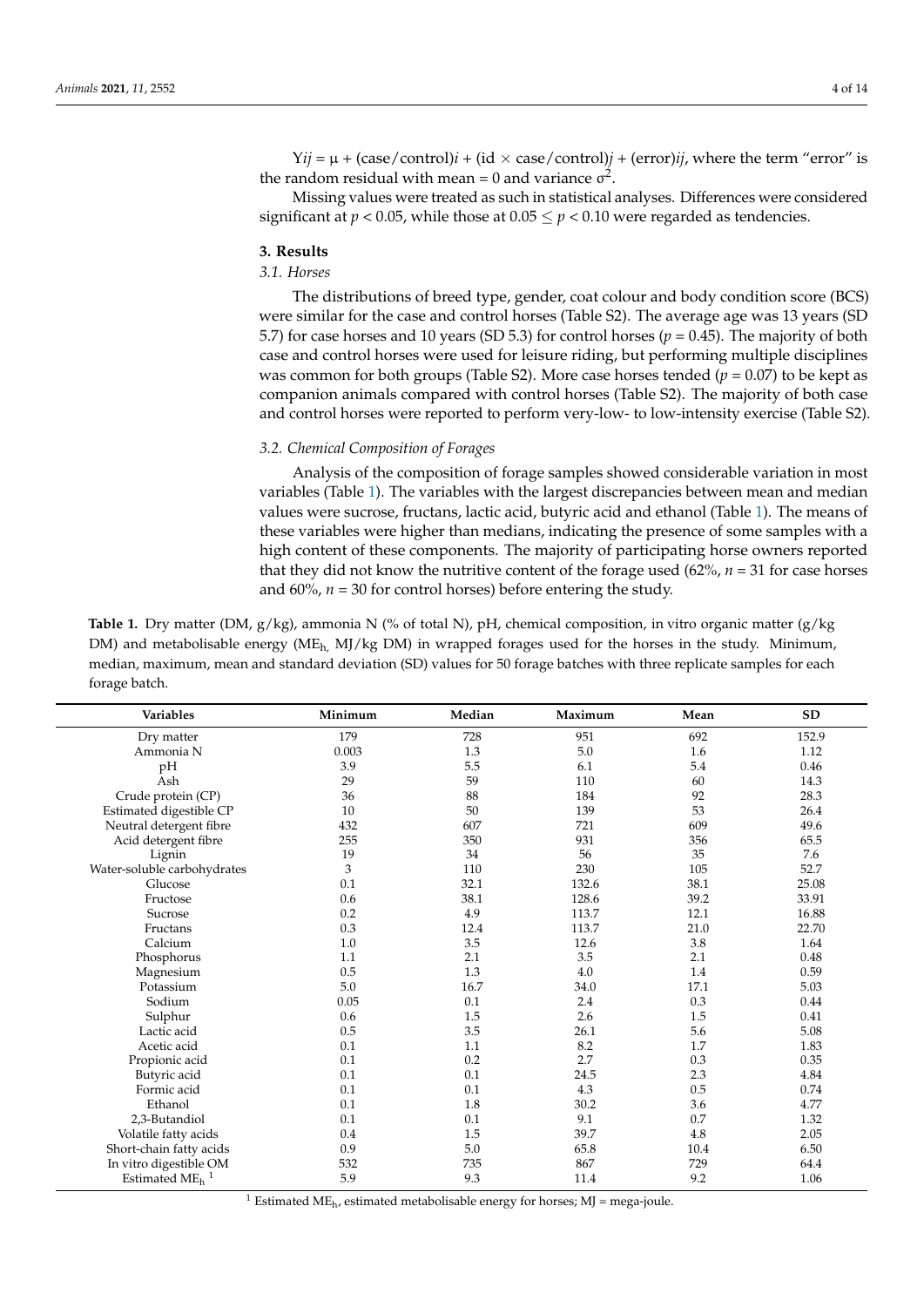# *3.3. Types and Amounts of Roughages 3.3. Types and Amounts of Roughages*

All horses in the study were reported to be fed wrapped forages. The majority of All horses in the study were reported to be fed wrapped forages. The majority of horses (88%,  $n = 44$ ) were fed grass haylage, while 12% ( $n = 6$ ) were fed grass silage (Figure [1\)](#page-4-0). In addition to wrapped forage, the diets of some individuals among both case 1). In addition to wrapped forage, the diets of some individuals among both case and and control horses contained straw, lucerne and grass hay. The proportions of horses fed the different roughages were similar in case and control horses  $(p = 0.75)$  (Figure [1\)](#page-4-0). Case and control horses were fed similar average amounts of wrapped forages ( $p = 0.97$ ), but case horses were fed a lower average amount of straw ( $p < 0.0001$ ) compared to control horses (Table [2\)](#page-4-1). Case horses tended to be fed a lower average amount of lucerne ( $p = 0.05$ ) compared to control horses (Table [2\)](#page-4-1). compared to control horses (Table 2).

<span id="page-4-0"></span>

| Case | Control |
|------|---------|
|------|---------|

The same horse may have been fed multiple roughages, resulting in a sum exceeding 100%. <sup>1</sup> Wrapped forage with  $\geq$ 50%  $t_{\text{av}}$  matter. <sup>2</sup> Wrapped forage with  $\angle 50\%$  dry matter. <sup>3</sup> Includes beth pollets and shaft,  $n > 0.05$  for all food types. dry matter. <sup>2</sup> Wrapped forage with  $\leq$ 50% dry matter. <sup>3</sup> Includes both pellets and chaff. *p* > 0.05 for all feed types. **Figure 1.** Proportions of horses with (case,  $n = 50$ ) and without (control,  $n = 50$ ) free faecal liquid fed various roughage types.

<span id="page-4-1"></span>**Table 2.** Minimum, median, maximum, mean and standard deviation (SD) values for the amounts of specific types of feeds (kg DM per 100 kg body weight and day), total daily feed intake and total intake of feed components (grams per 100 kg of body weight per day unless otherwise stated in the table) for farm-matched pairs of horses with (case, *n* = 50) and without (control,  $n = 50$ ) free faecal liquid. Not all horses were fed all listed feed types.

| Variable                             |                  |              | Case    |                |           |                  |                | Control      |          |       |            |
|--------------------------------------|------------------|--------------|---------|----------------|-----------|------------------|----------------|--------------|----------|-------|------------|
|                                      | Minimum          | Median       | Maximum | Mean           | <b>SD</b> |                  | Minimum Median | Maximum Mean |          | SD    | $p$ -Value |
| Amount of specific type of feed $1$  |                  |              |         |                |           |                  |                |              |          |       |            |
| Wrapped forage                       | 0.4              | 1.4          | 2.5     | 1.4            | 0.44      | 0.4              | 1.4            | 3.5          | 1.5      | 0.61  | 0.97       |
| Hay                                  | $\Omega$         | $\mathbf{0}$ | 0.6     | $\mathbf{0}$   | 0.11      | $\Omega$         | 0              | 1.3          | $\Omega$ | 0.19  | <b>NA</b>  |
| Straw                                | 0                | 0            | 1.1     | 0.1            | 0.18      | $\Omega$         | 0              | 0.8          | 0.2      | 0.19  | < 0.0001   |
| Lucerne                              | 0                | $\Omega$     | 0.3     | 0.03           | 0.07      | $\Omega$         | 0              | 0.4          | 0.08     | 0.05  | 0.05       |
| Concentrates                         | $\mathbf{0}$     | 0.1          | 1.5     | 0.2            | 0.3       | $\boldsymbol{0}$ | 0.1            | 0.6          | 0.1      | 0.16  | 0.004      |
| Mineral feeds                        | $\boldsymbol{0}$ | $\mathbf{0}$ | 0       | 0.008          | 0.01      | $\boldsymbol{0}$ | 0.02           | 0.04         | 0.01     | 0.011 | 0.08       |
| Total feed ration <sup>1,2</sup>     |                  |              |         |                |           |                  |                |              |          |       |            |
| Total daily feed intake              | 0.4              | 1.6          | 3.7     | 1.7            | 0.61      | 0.4              | 1.6            | 3.6          | 1.9      | 0.62  | 0.09       |
| Proportion of concentrate, % of diet | 0.5              | 6.9          | 42.7    | 9.7            | 8.22      | 0.7              | 7.7            | 47.9         | 9.1      | 8.16  | < 0.0001   |
| Total intake of feed component       |                  |              |         |                |           |                  |                |              |          |       |            |
| Metabolisable energy for horses, MJ  | 3                | 15           | 67      | 16             | 8         | 3                | 15             | 42           | 16       | 6.9   | 0.57       |
| Digestible crude protein             | 3                | 81           | 337     | 89             | 50.6      | 3                | 81             | 285          | 95       | 49.4  | 0.007      |
| Neutral detergent fibre              | 257              | 929          | 3459    | 1005           | 524.7     | 181              | 929            | 3237         | 1105     | 522.9 | < 0.0001   |
| Starch                               | $\mathbf{0}$     | 2            | 106     | 19             | 28.9      | $\Omega$         | 2              | 102          | 17       | 26    | 0.004      |
| Crude fat                            | $\mathbf{0}$     |              | 37      | 5              | 9         | $\mathbf{0}$     |                | 28           | 5        | 6.8   | 0.28       |
| Water-soluble carbohydrates          | 20               | 172          | 367     | 177            | 80        | 26               | 152            | 359          | 167      | 74.5  | 0.02       |
| Calcium (Ca)                         |                  | 8            | 47      | 10             | 6.4       | $\overline{2}$   | 8              | 34           | 10       | 6.3   | 0.47       |
| Phosphorus (P)                       |                  | 4            | 15      | 5              | 2.8       |                  | 4              | 16           | 5        | 2.7   | 0.85       |
| Magnesium (Mg)                       |                  | 3            | 11      | 3              | 2.1       |                  | 3              | 13           | 3        | 2.2   | 0.63       |
| Sodium (Na)                          | 0                |              | 19      | $\overline{2}$ | 2.6       | $\Omega$         |                | 22           | 2        | 3.2   | 0.92       |
| Potassium (K)                        | 5                | 26           | 126     | 29             | 18.7      | 5                | 26             | 151          | 27       | 16.7  | 0.95       |

 $1$  Horses having ad libitum access to any feed were not included in these calculations.  $2$  On dry matter basis. NA, not applicable.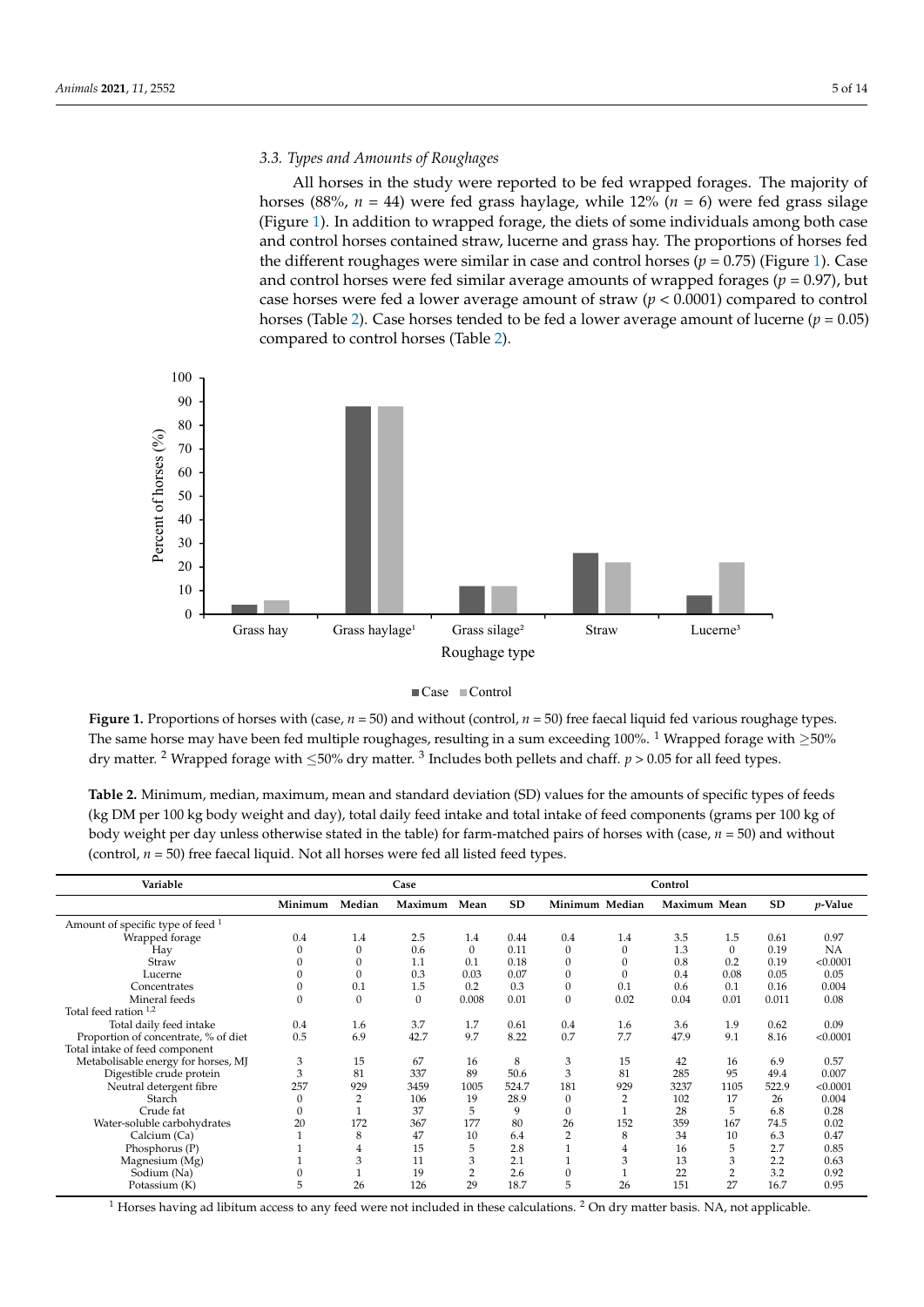## *3.4. Types and Amounts of Concentrates*

The majority of horses were reported to be fed concentrates (72%, *n* = 36 for both case and control horses). About 50 percent of both case and control horses were reported to be fed commercial concentrates, such as muesli and/or pelleted feeds (Figure [2\)](#page-5-0). Other concentrate feeds reported were vegetable oil, soybean meal, brewer's yeast (*Saccharomyces cerevisiae*), molassed sugar beet pulp, grains (oats, barley) and wheat bran, which were fed to similar proportions of case and control horses (Figure [2\)](#page-5-0). A higher proportion of control horses compared to case horses were reported to be fed brewer's yeast  $(p = 0.01)$  (Figure [2\)](#page-5-0). Control horses were reported to be fed half as much concentrate (total amount) per 100 kg BW and day as case horses  $(p = 0.004)$  (Table [2\)](#page-4-1).

#### *3.5. Types and Amounts of Supplement Feeds*

Supplement feeds were reported to be fed to 90% (*n* = 45) of case horses and 78% (*n* = 39) of control horses. The proportions of case and control horses fed any of the supplementary feeds were similar ( $p = 0.83$ ) (Figure [3\)](#page-6-0). The most common supplements were mineral feeds, which were fed to the majority of case (88%, *n* = 44) and control (82%, *n* = 41) horses, while 34% (*n* = 17) of both case and control horses were reported to be fed vitamins. Other feed supplements reported were garlic, gut balancers (a group of products that are marketed as a pre- and probiotic to promote a healthy hindgut of the horse) and rose-hip powder (Figure [3\)](#page-6-0). Case horses tended to be fed a lower average amount of mineral feed (grams per 100 kg of BW per day) in their diets compared with control horses (*p* = 0.08) (Table [2\)](#page-4-1).

<span id="page-5-0"></span>

Case Control

of concentrate feeds. Multiple concentrates may have been fed to the same horse, resulting in a sum exceeding 100%.  $\frac{1}{2}$  Includes eats have a subset hype. A higher proportion of contral horses compared to case horses were fed brown". <sup>1</sup> Includes oats, barley and wheat bran. A higher proportion of control horses compared to case horses were fed brewer's yeast ( $p = 0.01$ ).  $* = p < 0.05$ . **Figure 2.** Proportion of horses with (case,  $n = 50$ ) and without (control,  $n = 50$ ) free faecal liquid fed different types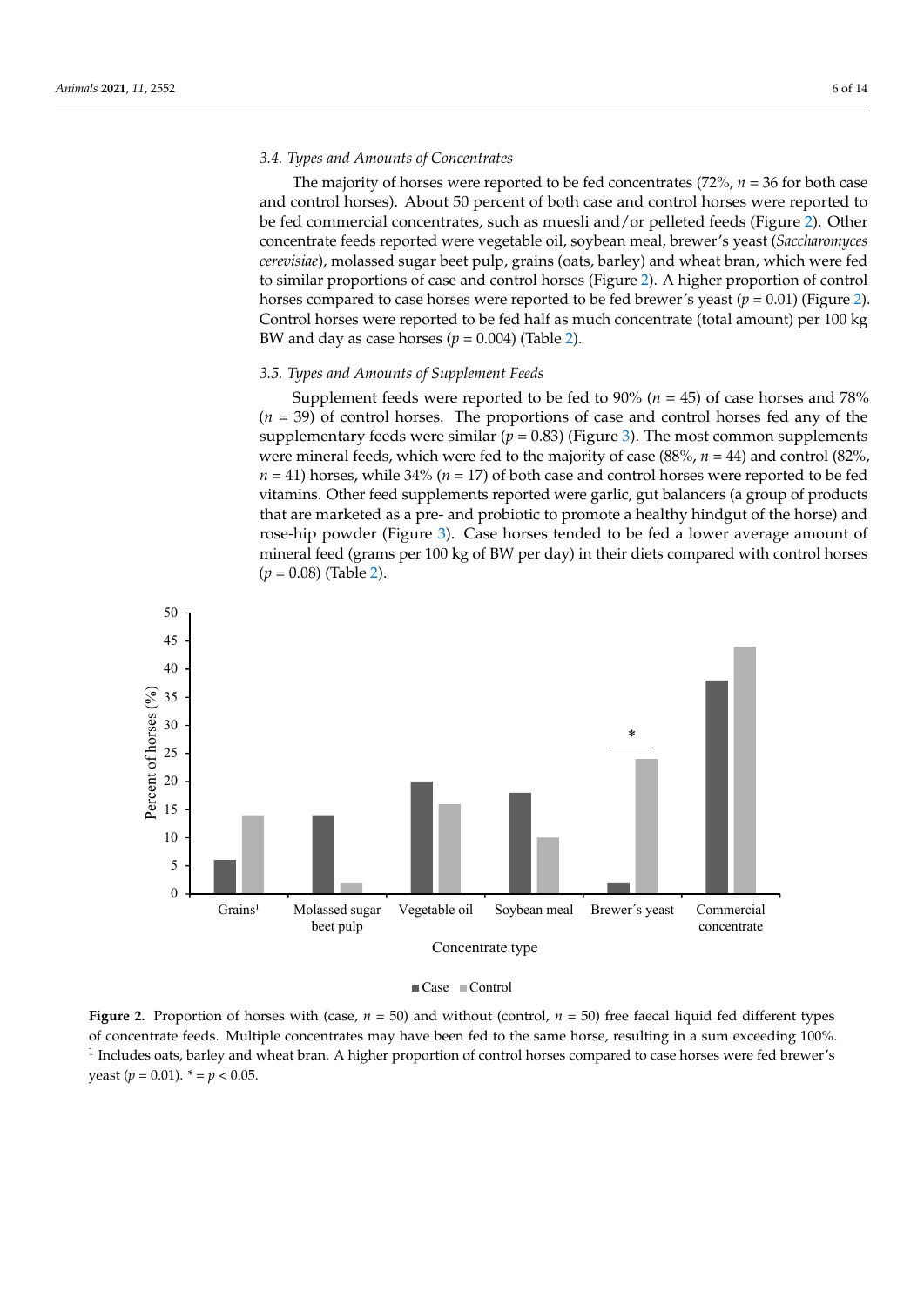<span id="page-6-0"></span>

Case Control

Figure 3. **Proportion** of the strengtheness with (case, *n* = 50) for the stree fact the stree fact the stree fact the stree fact in a sum exceeding 100%  $n >$ supplement feeds. Multiple supplement feeds may have been fed to the same horse, resulting in a sum exceeding 100%.  $p > 0.05$  for all feed to see > 0.05 for all feed types. 0.05 for all feed types. **Figure 3.** Proportion of horses with (case,  $n = 50$ ) and without (control,  $n = 50$ ) free faecal liquid fed different types of

## *3.6. Feed Rations and Total Daily Intake of Feed Components*

The daily intake of ME<sub>h</sub>, crude fat and macro minerals (Ca, P, Mg, Na and K) was similar between case and control horses ( $p > 0.47$ ) (Table [2\)](#page-4-1). Total daily feed intake (kg DM) tended to be higher ( $p = 0.09$ ) in control horses compared to case horses (Table [2\)](#page-4-1). Control horses were fed a lower proportion of concentrates in their diet compared to case horses ( $p < 0.001$ ). Case horses were fed lower daily amounts of dCP ( $p = 0.007$ ) and NDF  $(p < 0.0001)$  compared to control horses, whereas daily intake of WSC ( $p = 0.02$ ) and starch  $(p = 0.004)$  was higher in case horses compared to control horses (Table [2\)](#page-4-1). As daily forage intake was similar in case and control horses, the intake of components attributed to the forage, such as individual and total short-chain fatty acids, ethanol and 2,3-butanediol, was forage, such as individual and total short-chain fatty acids, ethanol and 2,3-butanediol, also similar.

## *3.7. Feeding Practices*

Similar feeding strategies were reported for case and control horses (Table [3\)](#page-7-0). Over half of all case and control horses were fed forage two to three times daily, while ap-proximately 40% of both groups were fed forage four or more times daily (Table [3\)](#page-7-0). No case horses  $(0%)$  and two control horses  $(4%)$  had ad libitum access to forage (Table [3\)](#page-7-0). About half of both control and case horses were fed roughage with a maximum of eight hours between two feedings (Table [3\)](#page-7-0). About half of the horses in each group were fed forage in their paddocks in a feed rack, tub, hay-net or similar apparatus, while the remaining horses were fed forage on the ground or not fed forage at all in their paddocks (Table [3\)](#page-7-0). Approximately 60% of both case and control horses were fed concentrates one or two times daily, followed by no concentrate feeding at all  $(28%)$  and three or four times daily (12%) (Table [3\)](#page-7-0). Automatic waterers were the most common water source in stables or loose housing systems, while frostless automatic waterers or tubs were the most common in stable stables were the most common in paddocks, with no differences between case and control horses (Table [3\)](#page-7-0).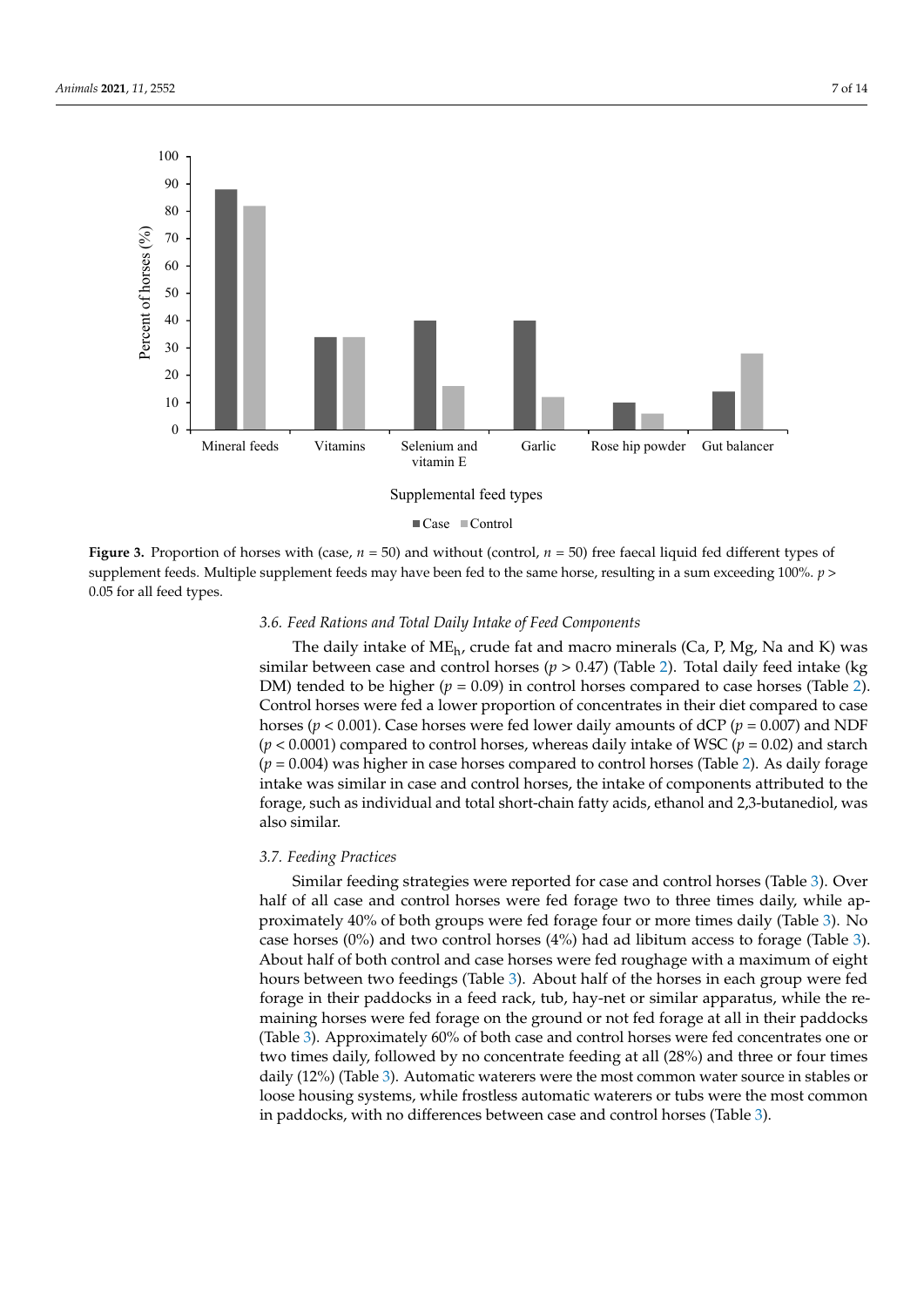| <b>Variables</b>                                  | Case, $n$ $\left(\frac{9}{0}\right)$ | Control, $n$ (%) | $p$ -Value |
|---------------------------------------------------|--------------------------------------|------------------|------------|
| Number of feedings of forage per day              |                                      |                  | 0.87       |
| 1 time                                            | 1(2)                                 | 0(0)             |            |
| 2 times                                           | 15(30)                               | 13(26)           |            |
| 3 times                                           | 14 (28)                              | 13(26)           |            |
| 4 times                                           | 14(28)                               | 14(28)           |            |
| >4 times                                          | 6(12)                                | 8(16)            |            |
| Ad libitum access                                 | 0(0)                                 | 2(4)             |            |
| Maximum time between two feedings of              |                                      |                  | 0.45       |
| roughage                                          |                                      |                  |            |
| $<$ 4 h                                           | 7(14)                                | 9(18)            |            |
| $4 - 8h$                                          | 12(24)                               | 13(26)           |            |
| >8 h                                              | 25(50)                               | 28 (56)          |            |
| Free access                                       | 0(0)                                 | 2(4)             |            |
| Feeding strategy for roughage in paddock          |                                      |                  | 0.76       |
| Forage not fed in the paddock                     | 4(8)                                 | 3(6)             |            |
| On the ground                                     | 16(32)                               | 18 (36)          |            |
| In a feeding rack/tub or similar                  | 23(46)                               | 23(46)           |            |
| Combination of ground and feeding rack            | 3(6)                                 | 1(2)             |            |
| Other (in a hay-net, from a bale, in an automatic |                                      |                  |            |
| feeder)                                           | 4(8)                                 | 4(8)             |            |
| Number of concentrate feedings per day            |                                      |                  | 0.43       |
| Not fed concentrate                               | 14 (28)                              | 14 (28)          |            |
| 1 time                                            | 18 (38)                              | 21 (42)          |            |
| 2 times                                           | 12(24)                               | 9(18)            |            |
| 3 times                                           | 5(10)                                | 4(8)             |            |
| 4 times                                           | 1(2)                                 | 2(4)             |            |
| >4 times                                          | 0(0)                                 | 0(0)             |            |
| Type of water source in stable/loose housing      |                                      |                  |            |
| system                                            |                                      |                  |            |
| Frostless automatic waterer                       | 18 (32)                              | 20(40)           | 0.76       |
| Automatic waterer                                 | 8(16)                                | 7(14)            |            |
| Tub                                               | 2(4)                                 | 3(6)             |            |
| <b>Bucket</b>                                     | 13(26)                               | 10(20)           |            |
| Natural water source                              | 3(6)                                 | 2(4)             |            |
| Combination of bucket and automatic waterer       | 6(12)                                | 8(16)            |            |
| Type of water source in paddock during winter     |                                      |                  | 0.25       |
| Frostless automatic waterer                       | 12(24)                               | 13(26)           |            |
| Frostless tub                                     | 14 (28)                              | 16(32)           |            |
| Automatic waterer                                 | 1(2)                                 | 3(6)             |            |
| Tub                                               | 11(22)                               | 10(20)           |            |
| <b>Bucket</b>                                     | 2(4)                                 | 4(8)             |            |
| Natural water source                              | 2(4)                                 | 2(4)             |            |
| Combination of bucket and automatic waterer       | 8 (16)                               | 2(4)             |            |

<span id="page-7-0"></span>**Table 3.** Distribution of feeding strategies of farm-matched pairs of horses with (case,  $n = 50$ ) and without (control,  $n = 50$ ) free faecal liquid.

> Participants with case horses reported that previous changes in feeding affected the occurrence of FFL in their horse (Table [4\)](#page-8-0). Changing from primary to regrowth harvests (regrowth harvest defined as 2nd, 3rd or 4th harvest, for wrapped forages), from wrapped forage to hay and from wrapped forage to pasture grass was reported to result in a reduction in or elimination of FFL in 34% (*n* = 17), 24% (*n* = 12) and 18% (*n* = 9) of the case horses (Table [4\)](#page-8-0). Moreover,  $26\%$  ( $n = 13$ ) of the case horses were reported to show a reduction or elimination of signs of FFL when adding various types of commercial probiotics and prebiotics, psyllium seed, linseed or thiamine (Table [4\)](#page-8-0).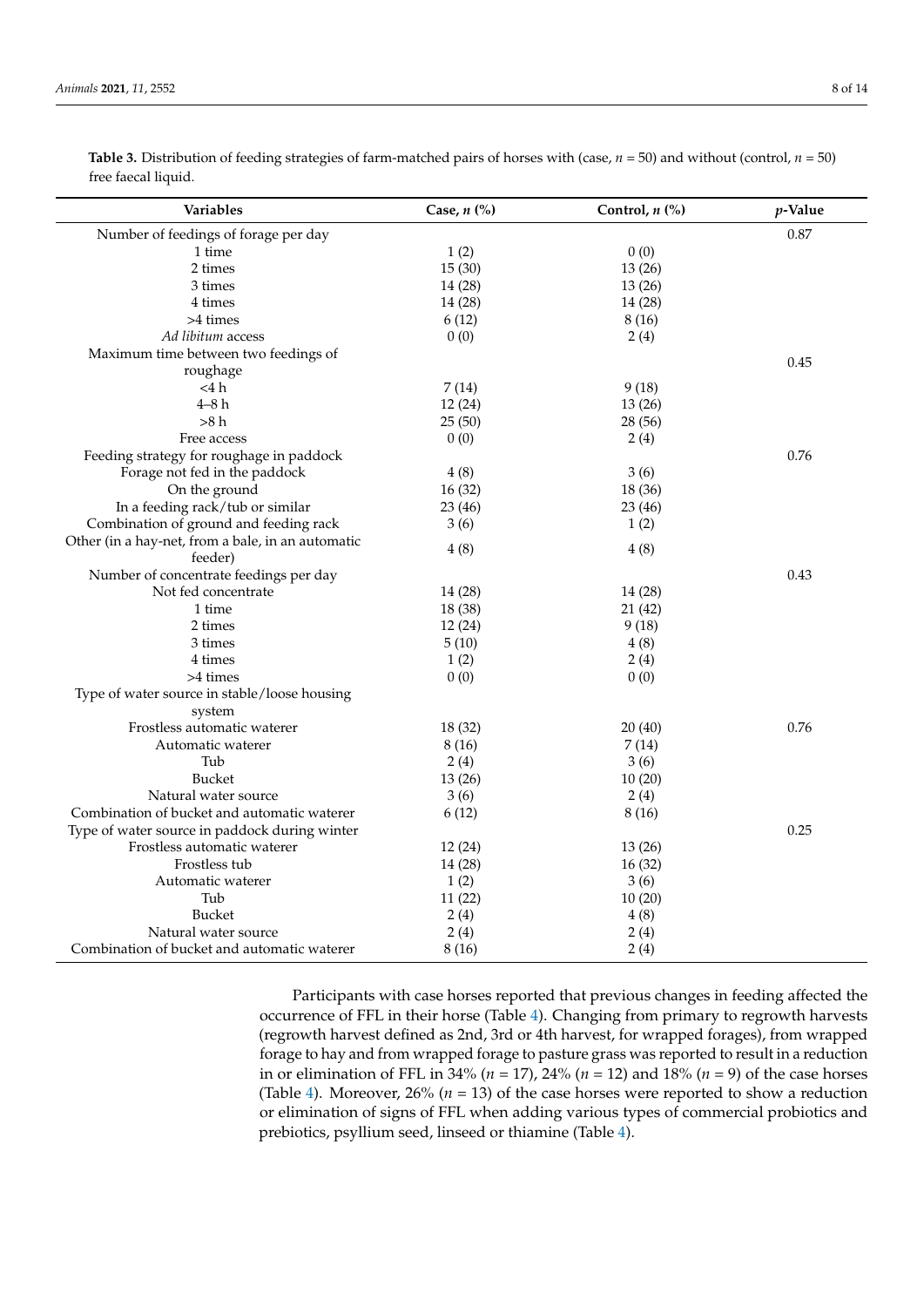<span id="page-8-0"></span>**Table 4.** Changes in the appearance of free faecal liquid in the horses in the study (*n* = 50) with diet changes, as reported by respondents. "Less loose" refers to reduced amount of liquid phase in faeces compared to before the feed change. Not all respondents had tried all listed changes, and some had tried more than one change.

| <b>Changes in Faecal Appearance</b>                           | Case Horses, $n$ $\left(\% \right)$ |
|---------------------------------------------------------------|-------------------------------------|
| Less loose when changing from wrapped forage to hay           | 9(18)                               |
| Less loose when changing from wrapped forage to pasture       | 12(24)                              |
| Less loose when changing to another batch of wrapped forage   | 4(8)                                |
| No change in faecal appearance with any change in feeding     | 3(6)                                |
| More loose in association with changing feeds                 | 4(8)                                |
| Less loose when changing from primary to regrowth harvest $1$ | 17 (34)                             |
| Less loose when using feed additives <sup>2</sup>             | 13(26)                              |
| Have not tried any change in feeding                          | 0(0)                                |

<sup>1</sup> Wrapped forages, regrowth harvest defined as 2nd, 3rd or 4th harvest. <sup>2</sup> Feed additives reported included different types of commercial pro- and prebiotics, psyllium seed, thiamine and linseed.

#### *3.8. Management Factors*

Management strategies were reported to be similar for case and control horses  $(p > 0.30)$  (Table [5\)](#page-8-1). The majority of all horses were kept in individual boxes at night and outside in paddocks during the daytime. The second most common strategy was to keep horses in loose housing systems 24/7 (Table [5\)](#page-8-1). Around two-thirds of the horses were kept outside in paddocks for more than 8 h per day, and the remaining horses were kept outside for less than 8 h per day (Table [5\)](#page-8-1). All horses were commonly kept in grass and soil paddocks (about one-third of all horses in each paddock type), followed by forest paddocks and sand/gravel paddocks (Table [5\)](#page-8-1). The most common bedding material used in stables and loose housing systems was straw only or a combination of straw and wood shavings (Table [5\)](#page-8-1). The majority of all horses were reported to be kept on pasture during summer, and about two-thirds spent at least eight weeks on pasture grass (Table [5\)](#page-8-1). Pasture types and water sources on pasture varied between farms but were similar for case and control horses, and most horses on pasture had access to salt licks (Table [5\)](#page-8-1). The majority of case horses and half of the control horses were dewormed on a yearly basis, with high faecal egg counts being the determining factor for deworming (Table [5\)](#page-8-1). Around two-thirds of the horses had been dewormed within six months before the survey was performed, and very few horses were reported to not be dewormed at all (Table [5\)](#page-8-1).

<span id="page-8-1"></span>

| Table 5. Distribution of management strategies of farm-matched pairs of horses with (case, $n = 50$ ) and without (control |  |
|----------------------------------------------------------------------------------------------------------------------------|--|
| $n = 50$ ) free faecal liquid.                                                                                             |  |

| <b>Variables</b>                                   | Case, $n$ $\left(\% \right)$ | Control, $n$ $\left(\frac{9}{6}\right)$ | <i>p</i> -Value |
|----------------------------------------------------|------------------------------|-----------------------------------------|-----------------|
| Housing system                                     |                              |                                         | 0.81            |
| Individual box at night, in paddock during daytime | 32(64)                       | 31(62)                                  |                 |
| Loose housing system                               | 18(36)                       | 19 (38)                                 |                 |
| Bedding                                            |                              |                                         | 0.72            |
| Straw                                              | 14 (28)                      | 15(30)                                  |                 |
| Shavings                                           | 6(12)                        | 8(16)                                   |                 |
| Sawdust                                            | 6(12)                        | 5(10)                                   |                 |
| Peat                                               | 3(6)                         | 2(4)                                    |                 |
| Combination of shavings and peat                   | 3(6)                         | 4(8)                                    |                 |
| Rubber mat                                         | 3(6)                         | 2(4)                                    |                 |
| Combination of shavings and straw                  | 12(24)                       | 11(22)                                  |                 |
| Other (Raw sawdust, straw pellets)                 | 3(6)                         | 3(6)                                    |                 |
| Access to salt lick in loose housing system/stable |                              |                                         | 1.00            |
| Yes                                                | 46 (92)                      | 45 (90)                                 |                 |
| No                                                 | 4(8)                         | 5(10)                                   |                 |
| Time spent per day in paddock during winter        |                              |                                         | 0.51            |
| $<$ 8 h                                            | 14 (28)                      | 19 (32)                                 |                 |
| $8 - 12h$                                          | 17(34)                       | 15(30)                                  |                 |
| >12 h                                              | 19 (38)                      | 19 (38)                                 |                 |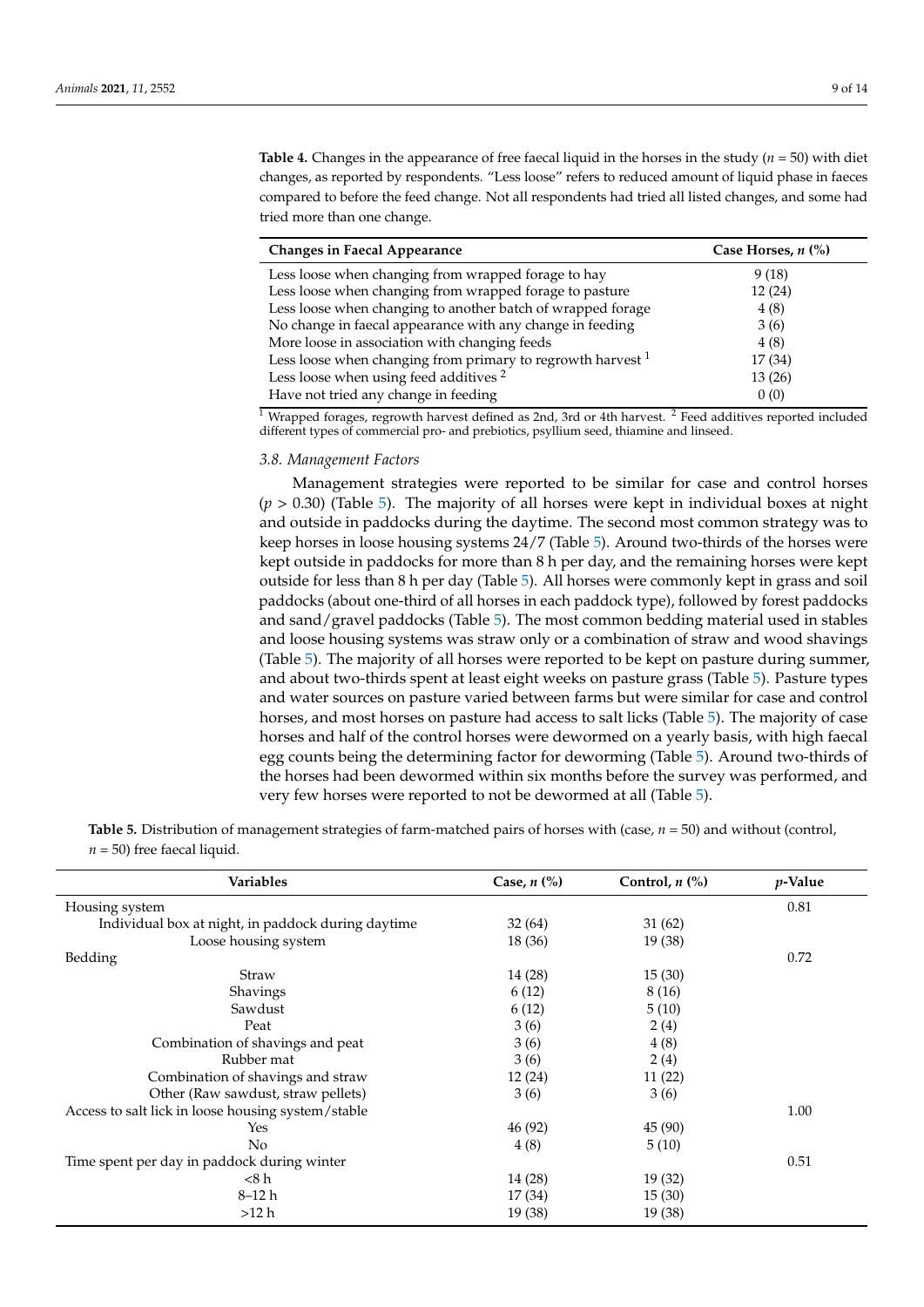| Variables<br>Case, $n$ (%)                                                     | Control, $n$ (%) | $p$ -Value |
|--------------------------------------------------------------------------------|------------------|------------|
| Paddock type (winter)                                                          |                  | 0.67       |
| Grass (old grass during winter)<br>15(30)                                      | 17 (34)          |            |
| Sand/Gravel<br>6(12)                                                           | 6(12)            |            |
| Soil<br>16(32)                                                                 | 15(30)           |            |
| Forest<br>13(27)                                                               | 12(24)           |            |
| Annual time spent on pasture                                                   |                  | 0.33       |
| <4 weeks<br>2(4)                                                               | 2(4)             |            |
| 4-8 weeks<br>11(22)                                                            | 7(14)            |            |
| 8-12 weeks<br>8(16)                                                            | 9(18)            |            |
| >12 weeks<br>23(46)                                                            | 23 (46)          |            |
| 6(12)<br>Not on pasture                                                        | 9(18)            |            |
| Type of pasture                                                                |                  | 0.68       |
| Pasture on arable land<br>9(18)                                                | 10(20)           |            |
| Natural or semi-natural pasture<br>19 (38)                                     | 17(34)           |            |
| 1(2)<br>Forest pasture                                                         | 1(2)             |            |
| No pasture<br>5(10)                                                            | 9(18)            |            |
| Other (combination of different pasture types)<br>16(32)                       | 13(26)           |            |
| Type of water source on pasture                                                |                  | 0.43       |
| Frostless automatic waterer<br>2(4)                                            | 0(0)             |            |
| Frostless tub<br>3(6)                                                          | 3(6)             |            |
| 3(6)<br>Automatic waterer                                                      | 1(2)             |            |
| Tub<br>24 (48)                                                                 | 25(50)           |            |
| <b>Bucket</b><br>5(10)                                                         | 5(10)            |            |
| Natural water source<br>3(6)                                                   | 6(12)            |            |
| Combination of automatic waterer/bucket or automatic<br>10(20)<br>waterer/tub  | 10(20)           |            |
| Access to salt lick while on pasture                                           |                  | 0.30       |
| Yes<br>43 (86)                                                                 | 40 (80)          |            |
| No<br>7(14)                                                                    | 10(20)           |            |
| Anthelmintic routines                                                          |                  | 0.37       |
| Regularly dewormed $\geq 1$ time per year<br>10(20)                            | 14 (28)          |            |
| Dewormed due to high <sup>1</sup> egg counts $\geq$ 1 time per year<br>27 (54) | 25(50)           |            |
| Dewormed due to high $1$ egg counts < 1 time per year<br>8(16)                 | 6(12)            |            |
| Dewormed if considered necessary<br>3(6)                                       | 3(6)             |            |
| 2(4)<br>Not dewormed                                                           | 2(4)             |            |
| Time from last deworming                                                       |                  | 0.70       |
| Not dewormed<br>2(4)                                                           | 2(4)             |            |
| 0-3 months ago<br>22(44)                                                       | 18 (36)          |            |
| 3-6 months ago<br>12(22)                                                       | 13(24)           |            |
| 2(4)<br>6-12 months ago                                                        | 7(14)            |            |
| 12(24)<br>>1 year ago                                                          | 10(20)           |            |

**Table 5.** *Cont.*

<sup>1</sup> According to national guidelines [\(www.sva.se](www.sva.se) (accessed on 17 February 2017)).

## **4. Discussion**

*4.1. Horses*

The distributions of breed types, gender, coat colour and body condition score (BCS) were similar for case and control horses. Most of the case horses were reported to have a BCS of 3 (the ideal BCS in the system of Carroll and Huntington [\[7\]](#page-12-5)), which is in agreement with previous BCSs reported in horses with FFL [\[1](#page-12-0)[,3\]](#page-12-1). A higher proportion of case horses compared to control horses tended ( $p = 0.07$ ) to be kept as companion animals. In a previous study, the majority of horses with FFL  $(62\%, n = 22)$  were reported not to be ridden [\[9\]](#page-13-0). It is not possible to draw any conclusions on the cause-and-effect relationship between exercise and the presence of FFL, but as fewer horses with FFL than control horses were in any training, it is possible that the presence of FFL is perceived by the horse owner as a hindrance to training.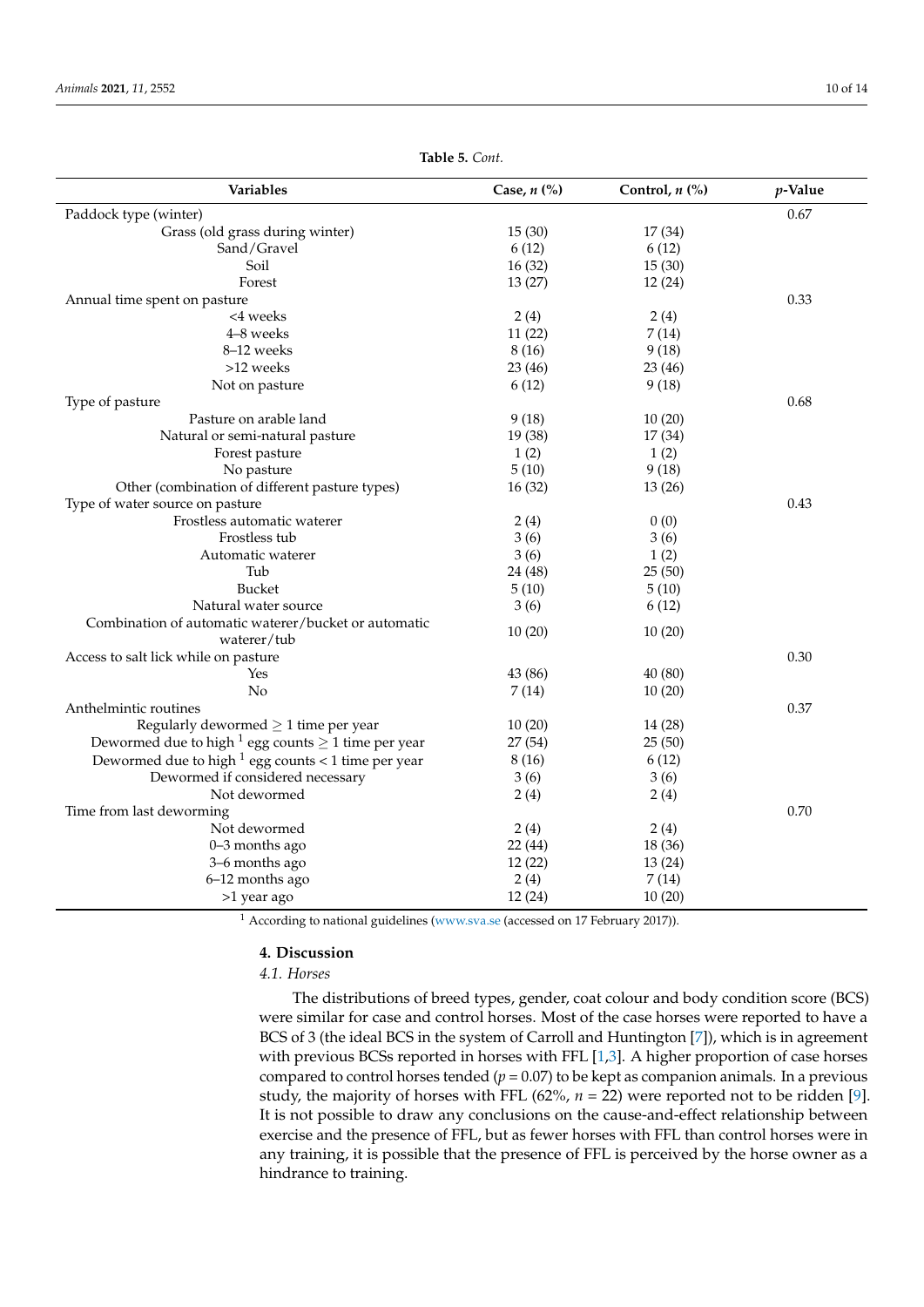#### *4.2. Feeding Practices and Management Factors*

Feeding practices and management factors were similar for horses with and without FFL. Case and control horses in each horse pair were kept on the same farm and subjected to the same general management and feeding practices, with only minor variations in these variables between case and control horses. No specific feeding or management routine was used for only case or only control horses, indicating that the factors included in this study probably do not play an important role in the occurrence of FFL. Other feeding or management factors not investigated in this study may be of importance for FFL. In a previous case study, increasing the number of feedings per day contributed to resolving FFL [\[3\]](#page-12-1). The results of the present study could not verify this, but the results may be difficult to compare, as the studies were performed very differently.

## *4.3. Feeding Forages*

Feeding horses wrapped forage has previously been suggested as a possible cause of FFL [\[1\]](#page-12-0). In the present study, all case and control horses were fed wrapped forages, and all case–control pairs were fed the same forage batch. Therefore, it is unlikely that wrapped forage per se is the general cause of FFL. However, changes in the forage batch or type were reported to result in a reduction in or elimination of FFL in the current study. Similar results were found in a previous Swedish survey of FFL horses [\[4\]](#page-12-2), where changes in forage batches were reported to result in the elimination of or reduction in FFL. Studies investigating the influence of different forage conservation methods on forage composition and its impact on the equine hindgut have shown similar results for overall digestibility [\[10\]](#page-13-1). In addition, the biochemical and microbial compositions in faeces and in the right ventral colon were similar in healthy horses fed hay, haylage and silage produced from the same grass harvest  $[6,11]$  $[6,11]$ . There are, however, many other factors that may differ between different forage, such as plant maturity at harvest, harvest number and botanical composition, among others. Increased plant maturity results in increased NDF content and decreased fibre digestibility in grasses and legumes [\[12](#page-13-3)[,13\]](#page-13-4). The harvest number (primary or regrowth harvest) affects, for example, NDF digestibility and content due to a higher leaf-to-stem ratio in regrowth compared to primary harvests [\[14\]](#page-13-5).

The botanical composition may also influence CP, NDF and ADF content and their digestibility, depending on the proportions of grasses and legumes in the forage, as legumes generally have higher plant cell wall digestibility compared to grasses [\[15\]](#page-13-6). Fibre digestibility of forage may be of interest for further studies on FFL in horses, as there is large individual variation in the hindgut and faecal microbiota composition among horses [\[16](#page-13-7)[–19\]](#page-13-8) that may result in variation in the degradation of fibre in individual horses. Fibre composition and degradability in the hindgut may also influence the hydrophilic properties of the ingesta [\[20](#page-13-9)[,21\]](#page-13-10) and its capacity to hold water, which could in turn affect the presence or absence of FFL. If the proportion of fibre with low water-holding capacity in the hindgut is comparatively large, it is possible that it can result in free liquid that manifests as FFL. In future studies, more detailed information about the forage (including fibre content) before and after a change in the diet of an FFL-affected horse should be included in order to further investigate this hypothesis.

#### *4.4. Feeding Concentrates*

Case horses were fed a higher amount and proportion (per 100 kg BW) of concentrates compared to control horses. The difference in the proportion of concentrates in the total feed ration was small (9.7% in case horses, 9.1% in control horses) but influenced total daily intake of WSC and starch, which was higher for case horses compared to control horses. The inclusion of grain (high in starch) in diets with *ad libitum* hay intake has been reported to cause two-phase separation of faeces in horses [\[5\]](#page-12-3). However, the amount of grain in that study was 4.55 kg every 12 h (a total amount of 9.1 kg grain per day), which was much higher than the amount of concentrates reported in the present study (0.1 and 0.2 kg DM concentrate per 100 kg BW and day for control and case horses,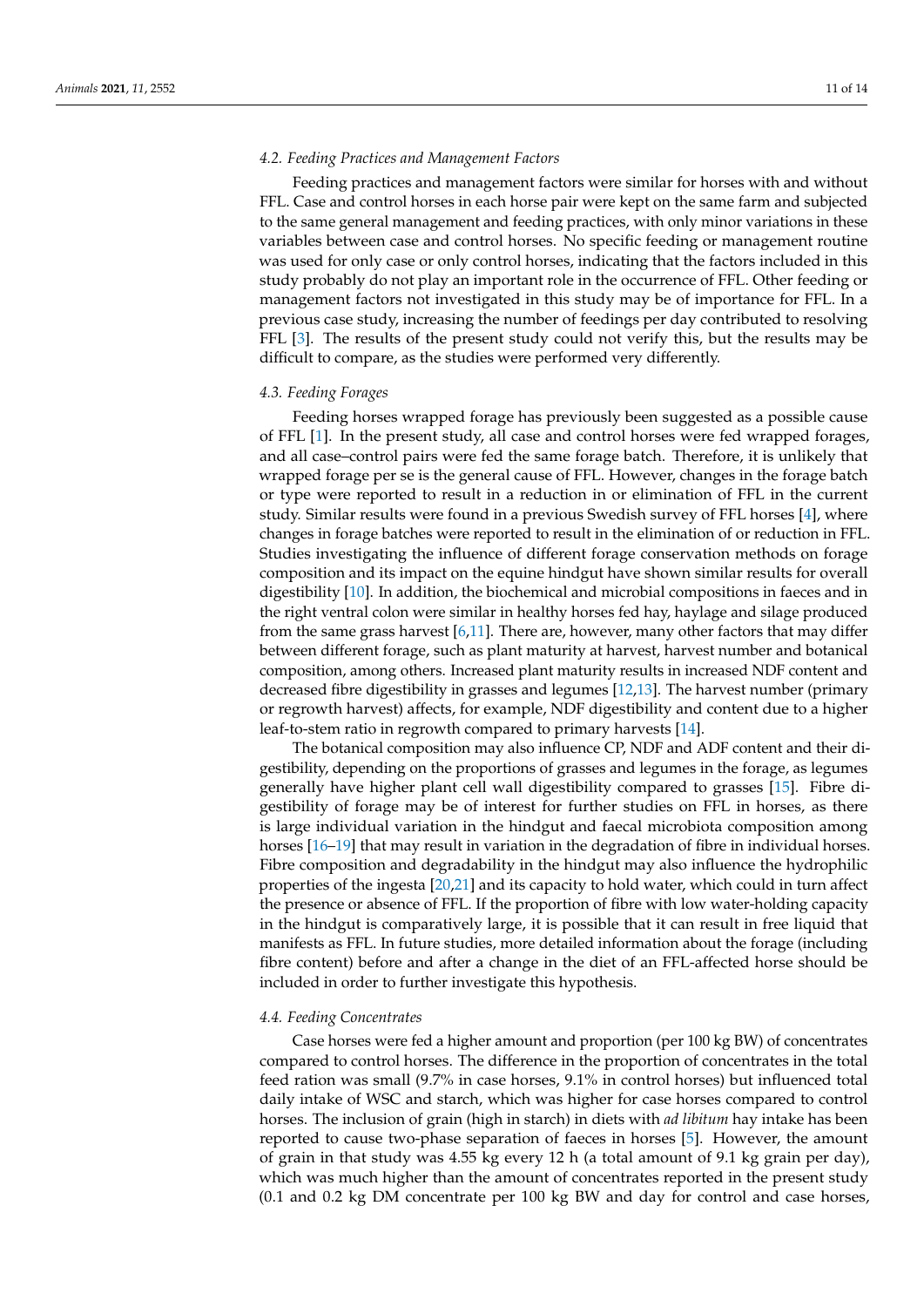respectively). Nevertheless, smaller amounts of concentrates (2.5–5 kg concentrate per day) have been reported to increase the risk of colic in horses [\[22](#page-13-11)[–24\]](#page-13-12), indicating that lower levels of concentrate feeding could also affect normal gastrointestinal function. If the starch in the feed is not degraded in the small intestine, then it will enter the caecum and undergo microbial fermentation, with subsequent rapid production of lactate in the hindgut [\[25](#page-13-13)[–28\]](#page-13-14). Lactate is poorly absorbed in the gastrointestinal tract [\[29,](#page-13-15)[30\]](#page-13-16), which may result in the accumulation of lactate to a level exceeding the buffering capacity of the hindgut and result in decreased pH and hindgut acidosis. If the pH falls below six, this favours further microbial production of lactic acid. This increased production has been shown to be associated with osmotic diarrhoea [\[29\]](#page-13-15), which can occur with a build-up of molecules that attract water into the lumen of the colon [\[20,](#page-13-9)[21,](#page-13-10)[31\]](#page-13-17). In the present study, some of the case horses were reported to not be fed any concentrates at all, indicating that osmotic diarrhoea due to starch escaping degradation in the small intestine is not the sole explanation for the presence of FFL. This accumulation and build-up of lactate has also been suggested mechanism in horses with chronic diarrhoea associated with WSC content of the forage [Vergnano et al., 2017]. However, as the same type and amount of forage were fed to the case and control horses and that a change in forage resulted in a reduction of FFL the difference in WSC intake is not due to the forages. However, further studies focusing on osmotic diarrhoea (with different causes) as an important factor in FFL are recommended.

Brewer's yeast was fed to a higher proportion of control horses compared to case horses in the present study, which may be of interest due to the assumed probiotic effects of many yeast products. However, the efficacy and beneficial effects of yeast as probiotics in equine gastrointestinal disease have been poorly studied [\[32\]](#page-13-18), and no controlled studies on yeast supplements as a remedy for FFL have been performed. In a case study in which *Saccharomyces cerevisiae* was provided at a dosage of 100 g/day to a horse with FFL, faecal balls were reported to return to normal consistency, but faecal water was still present [\[3\]](#page-12-1).

## *4.5. Daily Intake of Nutrients and Total Feed Ration*

In the present study, small differences were observed in the type and amount of feed. This also resulted in small differences in the daily intake of specific components between case and control horses. Case horses were fed a lower average amount of lucerne and straw compared with case horses, resulting in a lower daily intake of NDF. It is known that the intake of fibre-rich feeds generally enables a steadier rate of production and absorption of intestinal water and nutrients compared to the intake of low-fibre feeds [\[21](#page-13-10)[,30](#page-13-16)[,33\]](#page-13-19). Control horses were fed a diet higher in dCP compared to case horses, despite being fed lower amounts of concentrates, which may be attributed to the higher quantity of brewer's yeast, lucerne or other concentrate feeds high in protein. An excessive CP intake with increased availability of nitrogen, together with increased VFA concentration in the hindgut, could result in increased ingesta water content by inducing an osmotic drive [\[34\]](#page-13-20). However, as CP intake was lower in case horses than in control horses, FFL does not seem to be associated with the amount of dCP that the horse consumes.

## *4.6. Limitations of the Study*

In this study, all data and samples were provided by horse owners. One limitation of the study could be that different participants may have interpreted the instructions and questions differently. The reported feed rations may also have differed from the actual rations fed, depending on whether the responses referred to what the horse was fed or what was actually consumed. Moreover, some horses were fed in their paddocks, sharing their feed with other horses, which could result in discrepancies in the amount of feed reported compared with the amount actually consumed. These potential discrepancies also apply to the reported daily intake of straw. A number of horses were reported to have straw as bedding material and therefore could have ingested more straw than reported.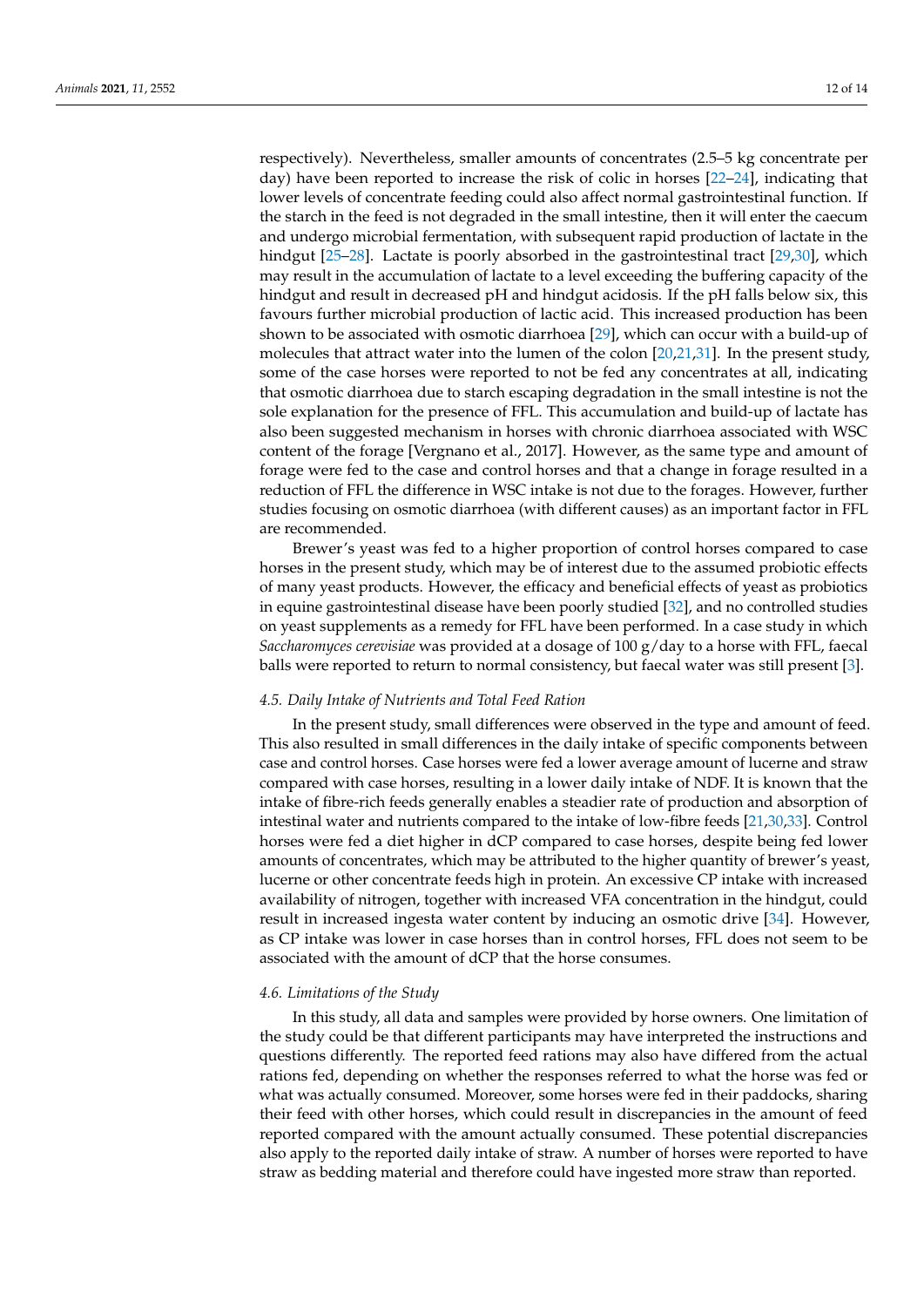# **5. Conclusions**

Feed ration composition differed between horses with and without FFL, while feeding practices and management factors did not. Case horses were reported to be fed more sugar and starch and less NDF and dCP compared to control horses. These variables are of interest for further studies on the causes of FFL. In several case horses, the signs of FFL were reported to be eliminated or diminished after changes in the forage batch. More detailed studies on forages, such as harvest number, plant maturity at harvest, botanical composition and chemical composition, and their impact on the signs of FFL are of interest to further investigate.

**Supplementary Materials:** The following are available online at [https://www.mdpi.com/article/](https://www.mdpi.com/article/10.3390/ani11092552/s1) [10.3390/ani11092552/s1,](https://www.mdpi.com/article/10.3390/ani11092552/s1) Table S1: The survey distributed to Norwegian and Swedish owners of horses included in the study (50 case and 50 control horses). Modified (translated from Swedish and Norwegian language) for the purpose of publication. Bulleted points indicate responses to the questions, and different response alternatives are comma-separated. Space was provided for alternative answers where necessary. Table S2: Basic information on horses with (case, *n* = 50) and without (control,  $n = 50$ ) free faecal liquid, and *p*-value from Chi2-test. Case and control horses within each pair were located on the same farm.

**Author Contributions:** The authors contributed to the following sections of this work: conceptualisation, K.M.L. and C.E.M.; data curation, K.M.L.; formal analysis, K.M.L., J.-E.L., A.J. and C.E.M.; funding acquisition, A.J. and C.E.M.; investigation, K.M.L. and C.E.M.; methodology, K.M.L. and C.E.M.; project administration, K.M.L., A.J. and C.E.M.; supervision, J.-E.L. and C.E.M.; writing original draft preparation, K.M.L.; writing—review and editing, K.M.L., J.-E.L., A.J. and C.E.M. All authors have read and agreed to the published version of the manuscript.

**Funding:** This research was funded by The Swedish-Norwegian Foundation for equine research, grant number H-15-47-063, 2015, and the Swedish University of Agricultural Science.

**Institutional Review Board Statement:** All data were handled according to the General Data Protection Regulation Act in the European Union. No ethics approval of animal experiments was required for this study according to EU or national legislations.

**Informed Consent Statement:** All horse owners provided written informed consent before entering the study.

**Data Availability Statement:** The authors confirm that all source data will be deposited into an institutional data repository and made available upon request to the corresponding author.

**Acknowledgments:** All participating horse owners and caretakers are gratefully acknowledged for their help, patience and understanding during the work with this study. Eva Dahlström is thanked for her help with contacts and the recruitment of farms.

**Conflicts of Interest:** The authors declare no conflict of interest. The funders had no role in the design of the study; in the collection, analyses or interpretation of data; in the writing of the manuscript or in the decision to publish the results.

## **References**

- <span id="page-12-0"></span>1. Kienzle, E.; Zehnder, C.; Pfister, K.; Gerhards, H.; Sauter-Louis, C.; Harris, P. Field study on risk factors for free fecal water in pleasure horses. *J. Equine Vet. Sci.* **2016**, *44*, 32–36. [\[CrossRef\]](http://doi.org/10.1016/j.jevs.2016.04.098)
- 2. Ertelt, A.; Gehlen, H. Free fecal water in the horse-an unsolved problem. *Pferdeheilkunde* **2015**, *31*, 261–268. [\[CrossRef\]](http://doi.org/10.21836/PEM20150308)
- <span id="page-12-1"></span>3. Valle, E.; Gandini, M.; Bergero, D. Management of chronic diarrhea in an adult horse. *J. Equine Vet. Sci.* **2013**, *33*, 130–135. [\[CrossRef\]](http://doi.org/10.1016/j.jevs.2012.05.061)
- <span id="page-12-2"></span>4. Lindroth, K.M.; Johansen, A.; Båverud, V.; Dicksved, J.; Lindberg, J.E.; Müller, C.E. Differential Defecation of Solid and Liquid Phases in Horses—A Descriptive Survey. *Animals* **2020**, *10*, 76. [\[CrossRef\]](http://doi.org/10.3390/ani10010076) [\[PubMed\]](http://www.ncbi.nlm.nih.gov/pubmed/31906279)
- <span id="page-12-3"></span>5. Lopes, M.A.; White II, N.A.; Crisman, M.V.; Ward, D.L. Effects of feeding large amounts of grain on colonic contents and feces in horses. *Am. J. Vet. Res.* **2004**, *65*, 687–694. [\[CrossRef\]](http://doi.org/10.2460/ajvr.2004.65.687)
- <span id="page-12-4"></span>6. Müller, C.; Von Rosen, D.; Udén, P. Effect of forage conservation method on microbial flora and fermentation pattern in forage and in equine colon and faeces. *Livest. Sci.* **2008**, *119*, 116–128. [\[CrossRef\]](http://doi.org/10.1016/j.livsci.2008.03.007)
- <span id="page-12-5"></span>7. Carroll, C.; Huntington, P. Body condition scoring and weight estimation of horses. *Equine Vet. J.* **1988**, *20*, 41–45. [\[CrossRef\]](http://doi.org/10.1111/j.2042-3306.1988.tb01451.x)
- <span id="page-12-6"></span>8. Spörndly, R. *Fodertabeller för Idisslare 2003*; Sveriges Lantbruksuniv: Garpenberg, Sweden, 2003.